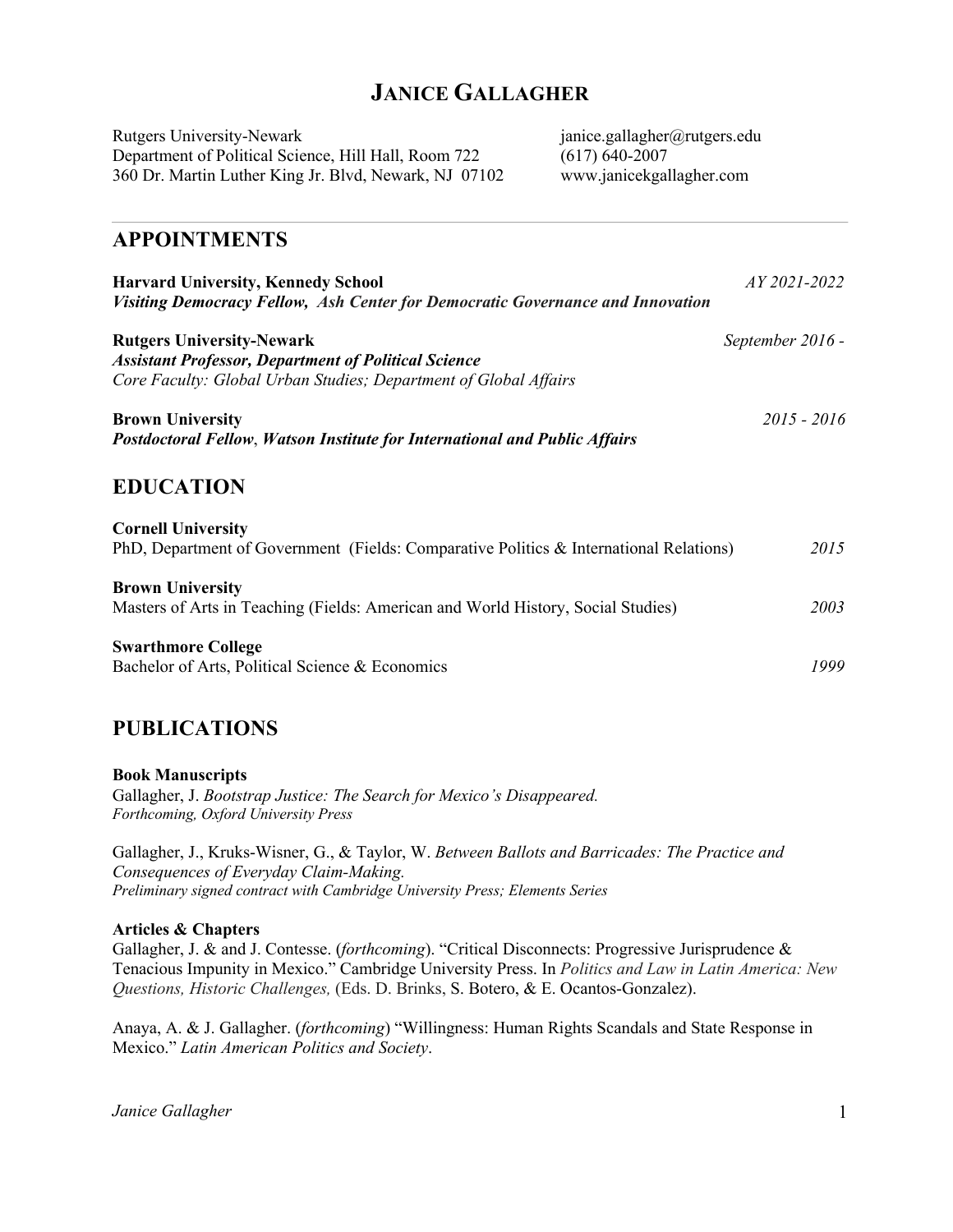Hilbink, L., Salas, V., Gallagher, J. K., & Restrepo Sanín, J. (2021). Why People Turn to Institutions They Detest: Institutional Mistrust and Justice System Engagement in Uneven Democratic States. *Comparative Political Studies*, *55*(1), 3-31.

Allam, N, J. Gallagher, M. Sidney, J. Josephson (2021). "Outside-In Political Science: Implementing Community-Engaged Pedagogy across the Political Science Major." *Political Science & Politics.*

Hilbink, L. & J. Gallagher (2019). State and Law in Latin America: A Critical Assessment. In K. Ansolabehere & R. Sieder (Eds.) *Handbook of Law and Society in Latin America*. Routledge Press.

Gallagher, J (2019). The Judicial Breakthrough Model: Transnational Advocacy Networks and Lethal Violence. In A. Alejandro & B. Frey (Eds.) *Mexico's Human Rights Crisis* (pp.250-271). Philadelphia, PA: University of Pennsylvania Press.

Gallagher, J. (2017). The last mile problem: activists, advocates, and the struggle for justice in domestic courts. *Comparative Political Studies*, *50*(12), 1666-1698.

Gallagher, J. (2013). "Mobilization in Mexico in 2012: The Movement for Peace and the Struggle for Justice" in *Anuario del Conflicto Social 2012 / 2012 Social Conflict Yearbook.* Universidad de Barcelona ICCS (Investigaciones sobre Conflicto y Cambio Sociales). Barcelona.

#### **Under Review/Development**

Gallagher, J. "Doing the work of the State: Investigating and Searching for the Disappeared in Mexico." Under Review at *World Development;* invited article for special issue: *The Policy Consequences of Social Movements.* 

Gallagher J., J. Restrepo-Sanin, L. Hilbink, and V. Salas. "Situated Comparative Intersectionality: National Context, Overlapping Inequalities and Justice System Engagement in Latin America." *Under Development.*

J. Restrepo-Sanin and Gallagher, J. and. "Is the Criminalization of Femicide Effective? Subnational Evidence from Latin America." *Under Development.*

#### **Other Writing & Press Appearances**

Why is femicide in Mexico on the rise? (2022) Al Jazeera. Invited commentary.

"(Enforced) disappearances – when state and criminal perpetrators blur" (2020). Volkerrechtsblog: International Law & International Legal Thought.

"Engaging Justice Amidst Inequality in Latin America: Insights for Reformers" (2019). Open Global Rights. With Lisa Hilbink, Juliana Restrepo-Sanin, Valentina Salas

"When We Meet Again. Lift Every Voice" (2018). Episode 6, The Newest Americans. With Marco Castillo.

*"*The day after Trump was elected, we came to Colombia. Why?" (2016). Huffington Post. With Ted Lewis and Whitney Taylor.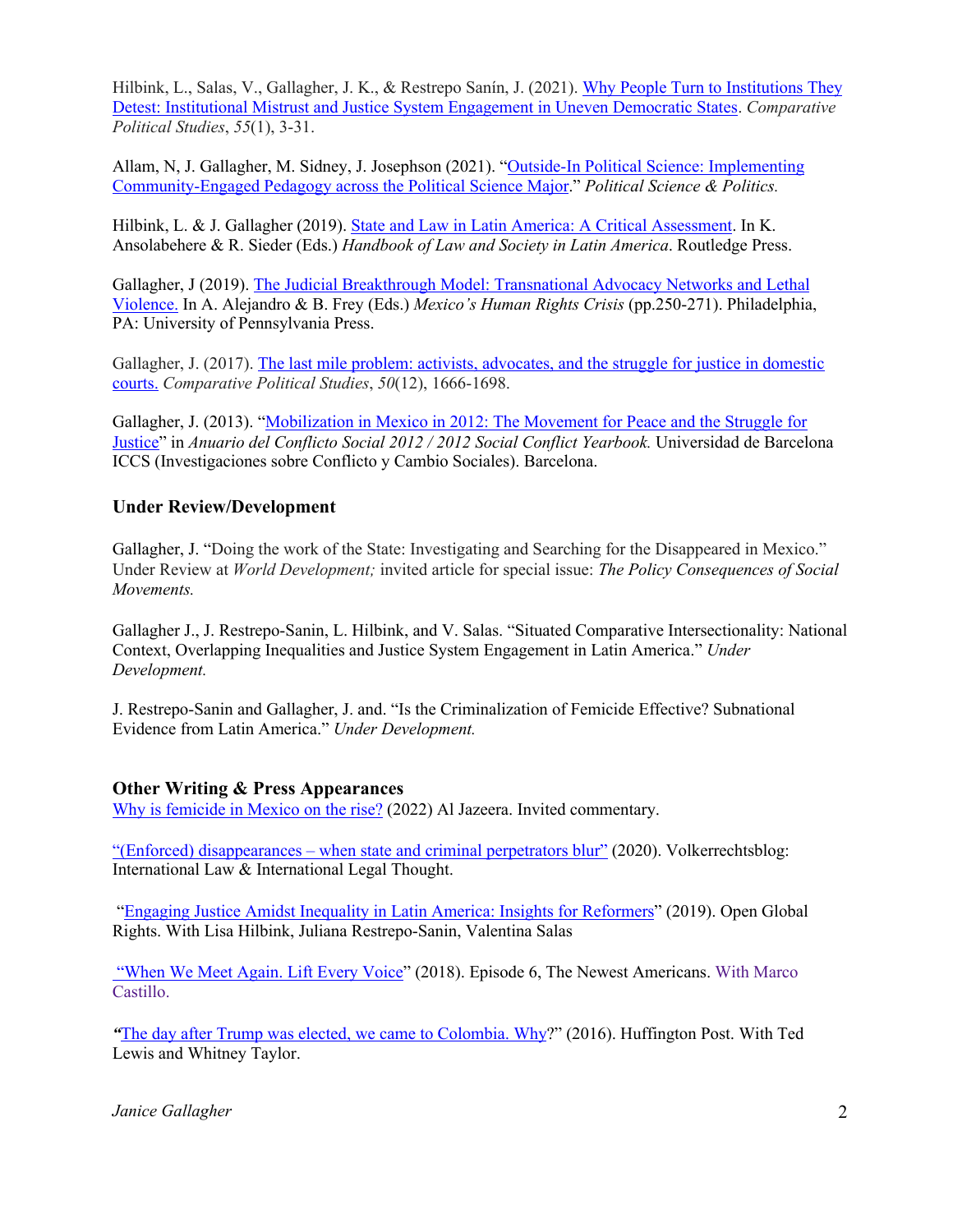*"*Human Rights R Crossroads: 24 Months after Ayotzinapa" (2016). NACLA. With Paula Martinez Gutierrez and Camila Ruiz Segovia.

*"*Human rights at a crossroads: 18 months after Ayotzinapa" (2016). Opendemocracy.net. With Paula Martinez Gutierrez and Camila Ruiz Segovia.

"Ayotzinapa: 10 Reasons to Keep the Search for Truth Alive" (2015). Huffington Post With Ted Lewis.

"The Rise and Fall of 'False Positive' Killings in Colombia: The Role of U.S. Military Assistance, 2000-2010" (2015). With the Fellowship of Reconciliation and CCEEU (Colombia-Europe-U.S. Human Rights Observatory).

"Neither Elites Nor Masses: Protecting Human Rights in the Real World" (2013). Open Global Rights.

"Struggling for Respect: The Freedom of Conscience Movement in Colombia" (2008). War Resistors' League Magazine. With Moira Birss.

"We will not be silenced: Testimonies of Hope from Colombian Women" (2007). Coordinating Editor. American Friends Service Committee / Fellowship of Reconciliation.

# **INVITED ACADEMIC PRESENTATIONS**

*Book talks: Presenting Bootstrap Justice*

- UNAM [Mexico] November 2022
- University of Virginia, April 2022
- Harvard University, DRCLAS (*David Rockefeller Center for Latin American Studie*s), March 2022
- Cornell University, Mario Einaudi Center for International Studies, November 2021
- Barnard College/Columbia University, September 2021
- CIDE [Mexico], *Programa para El Estudio de Violencia*, March 2021
- CUNY Graduate Center, February 2020

"Transitional Justice & Drug War Politics: The Case of Mexico." Invited talk, University of Minnesota. February 2021.

Panelist & Presenter. "Activism and Scholarship: Synergies and Tensions." Harvard University. January 2021.

"Prosecutorial Accountability and Victims' Rights in Latin America: A Discussion of Veronica Michel's contribution." John Jay College. November 2020.

Panelist. "The U.S. Election 2020: One Week Left." November 2020. Rutgers Department of Political Science.

"Urban Protest in Latin America: Colombia in the Streets." February 2020. Marxe Global Insights, Baruch College. Invited talk: https://youtu.be/5zXck7ICPfU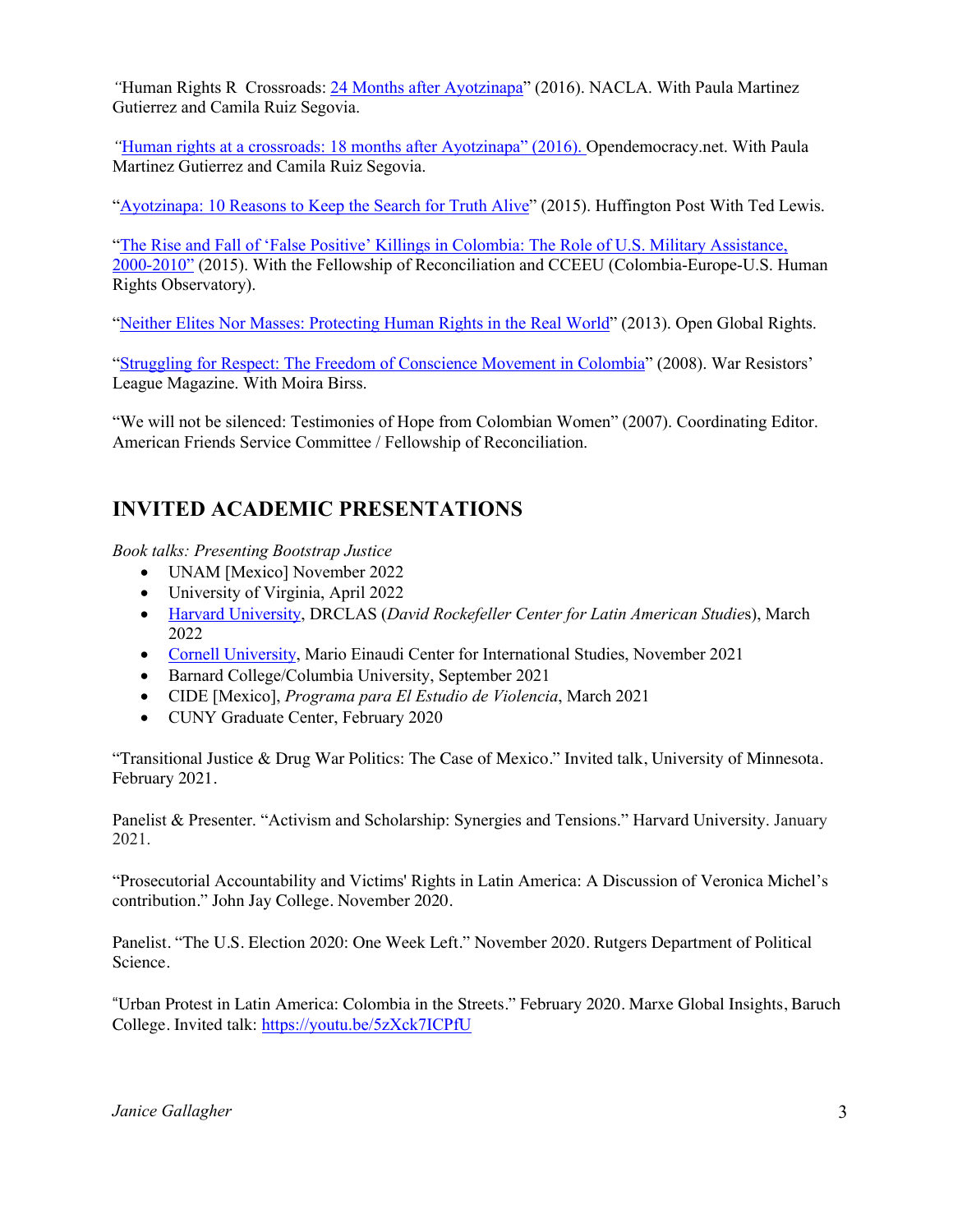"Why do Collectives Organize? Participatory Investigations & the Legal & Political Opportunities of the Uneven State." At 2nd meeting of *New Research by Women Studying Violence*. Kellogg Institute for International Studies. University of Notre Dame. South Bend, Indiana. December 2019.

"The Impact of Human Rights Litigation." At Conference: *Política y derecho en América Latina: Nuevas preguntas, viejos desafíos.* Universidad del Rosario. Bogotá, Colombia. October 2019.

Panelist. "Understanding the Peace Process in Colombia." Rutgers-New Brunswick. September 2019.

"Addressing and Preventing Disappearances." Keynote of Conference: *Mexico's Human Rights and Governance Challenges in the AMLO Era*. University of Texas-Austin, LLILAS Benson Mexico Center. February 12, 2019. With Alejandro Ponce, Jake Dizard and Adrian Obregón.

Panelist, "Providing Sanctuary for Immigrant Families." Center for Immigration Law, Policy, and Justice. Rutgers Law school. October 2018.

"The Challenges of Researching in Violent Contexts." At conference: *New Research by Women Studying Violence*. Kellogg Institute for International Studies. University of Notre Dame. South Bend, Indiana. April 2018.

"The Aftermath of 'Peace': The Current Situation of Human Rights in Colombia." Center for Latin American Studies (CLAS), Rutgers New Brunswick. April 2018. With Sandra Bermúdez and Ofelia Castillo Perez. April 2018.

"No Repetition: Violence Against Human Rights Defenders Amidst Peace Process Negotiations in Colombia." Keynote address at Conference: *Understanding the Peace Process in Colombia.* With Carlos Alberto Ardilla Castro, Juan Pablo Vera Lugo, and Alex Fattal. April 2017.

Conference Organizer: Violence, Justice, and Civil Society in Mexico. Center for Latin American and Caribbean Studies and the Political Theory Project. Watson Institute, Brown University. April 2016.

"The Last Mile Problem: Activists, Advocates and the Struggle for Justice in Domestic Courts." Invited Presentation at Conference: *Unequal Security in the Americas: Challenges of Governance at the Local Level*. Center for Latin American and Caribbean Studies, Watson Institute, Brown University. April 2016.

"Sociedad Civil: Impunidad y Cambio de Políticas." Presented at Conference: *Narcotráfico, crimen organizado y derechos humanos: Regímenes internacionales en tension.* Hosted by El Colegio de México & Global Governance Institute. Mexico City, Mexico. January 2016.

"Citizen action, the rule of law and human rights." Presented at Conference: *"Human Rights in Mexico: Crisis and Opportunity"* Human Rights Program, University of Minnesota. Minneapolis, MN. October 2015.

"Propositions on nonstate action, conflict and violence." Invited presentation at *Nonviolent Strategies in Violent Settings* conference, hosted by Korbel School of International Studies at University of Denver: coordinators D. Avant, E. Chenoweth; O. Kaplan. March 2015.

"The Last Mile Problem: TANs, Domestic Courts and the Struggle Against Impunity." Invited Presentation at *Transnational Advocacy Networks: Reflecting on 15 years of Evolving Theory and Practice*  conference, hosted by Watson Institute for International Studies and DeJusticia. May 2015.

*Janice Gallagher* 4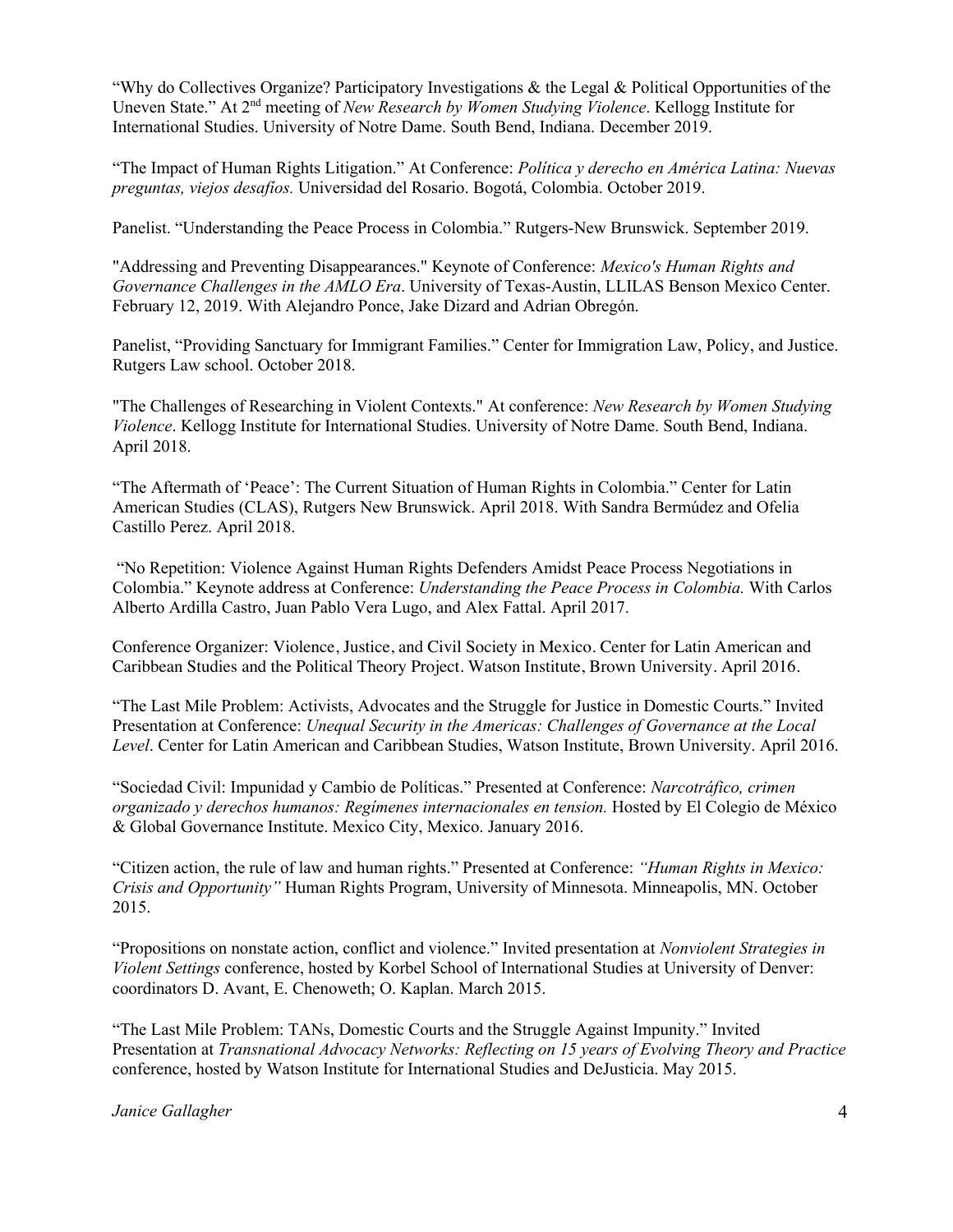"Ayotzinapa: A Teach-In on Mexico's Disappeared Students." Panelist. Brown University. 2014.

"Movilización y Posibilidades de Cambio: Citizen responses to drug violence in Mexico and the prospects for changes in drug policy." Invited Presentation, Botín Scholars Program. Brown University 2014.

Panelist, "Human rights in Mexico and Student Participation" (*Derechos Humanos en México y la participación estudiantil*), Tec de Monterrey. 2013.

"The Caravans and Judicial Struggles of the Movimiento por la Paz." Invited presentation at UNAM, Sociology Department. 2013.

### **CONFERENCE PRESENTATIONS**

- *2022*"Mobilizing in the Face of Violence: How Trauma Transforms Legal Consciousness." Presented at Latin American Studies Association Annual Convention.
- *2021* "The Evolution of Legal Consciousness: Gaining Voice & Grappling With the Law." Presented at American Political Science Association Annual Convention.

"How do Individuals Organize? Gaining Voice & Grappling With the Law." Presented at Latin American Studies Association Annual Convention.

*2019 "*Accessing Justice Amidst Inequality: Citizens & Claims-Making in the Global South." *Panel Organizer*: Presented at American Political Science Association Annual Convention.

"The Search for Mexico's Disappeared: Activating Citizenship & Pathways to Voice." Presented at American Political Science Association Annual Convention.

"Willingness: Assessing State Responses to Human Rights Scandals in Mexico." Presented at Law and Society Association Annual Conference.

"Class, Gender & Race: The Role of Inequality in Citizen Perceptions of and Engagement with Judicial Systems in Latin America." Presented with Juliana Restrepo-Sanin at Law and Society Association Annual Conference & Latin American Studies Association Annual Convention.

*2018 "*Willingness: Human Rights Scandals and State Response in Mexico." Co-authored with Dr. Alejandro Anaya. Presented at American Political Science Association Annual Convention.

"Teaching for Civic Engagement." Co-authored with Dr. Jyl Josephson. Presented at APSA Teaching and Learning Conference

**"**Same Action, Different Reactions: Transnational human rights criticism and the generation of willingness in Mexico." With A. Anaya. International Studies Association Conference.

*2017* "Is the Criminalization of Femicide Effective? Sub-national Evidence from Latin America." Presented at Law and Society Association Annual Conference.

#### *Janice Gallagher* 5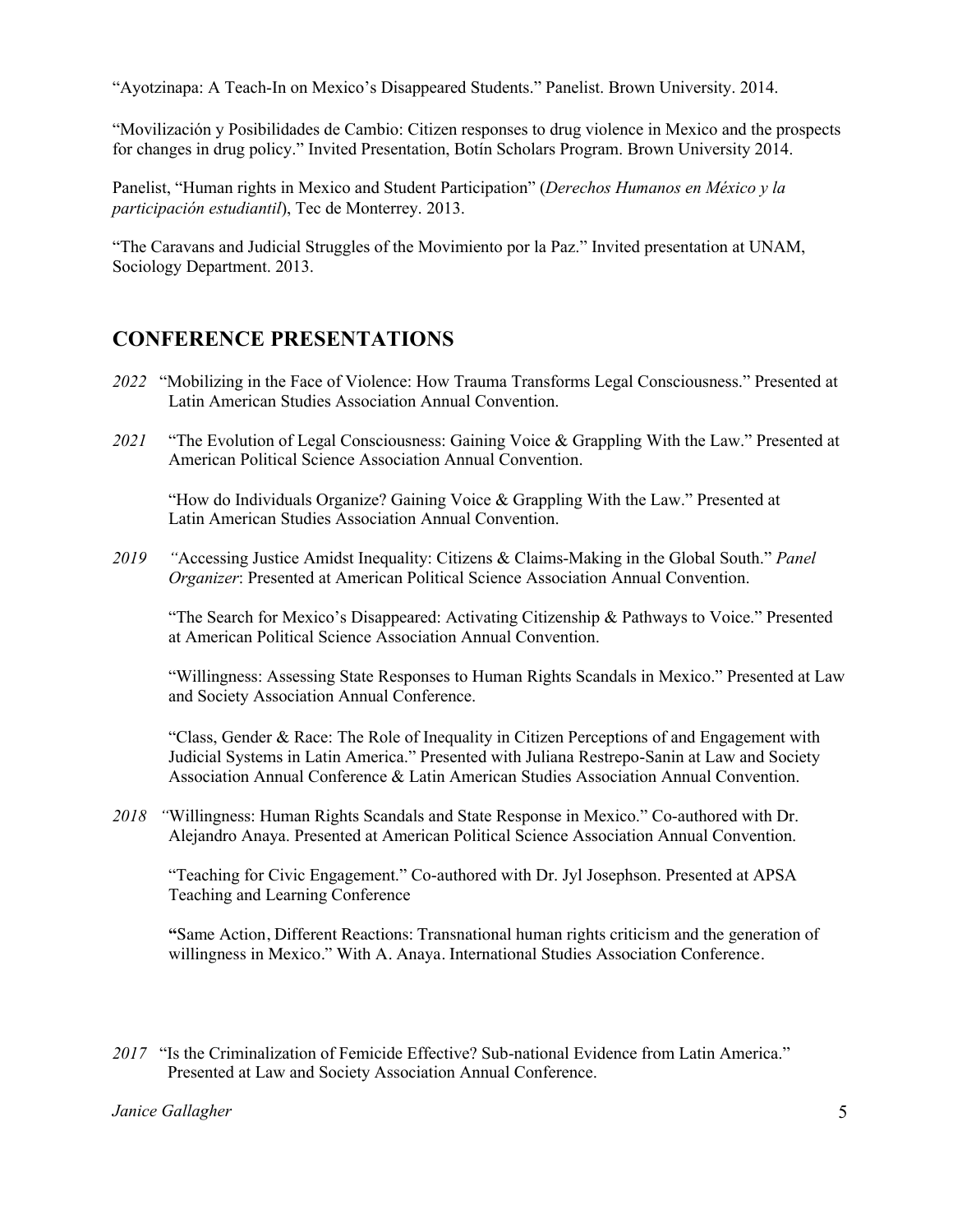"Military Accountability: False Positives and the Ongoing Struggle over Impunity in Colombia." Presented at International Studies Association Annual Conference.

*2016* "The Last Mile Problem: Activists, Advocates and the Struggle for Justice in Domestic Courts." Invited Presentation at Conference "Unequal Security in the Americas: Challenges of Governance at the Local Level." Center for Latin American and Caribbean Studies, Watson Institute, Brown University. April 2016.

"Violence in Mexico: The role of transnational activism and the international community." Presented at Violence, Justice, and Civil Society in Mexico. Center for Latin American & Caribbean Studies. Watson Institute, Brown University. April 2016.

 *"*From Femicide to Generalized Violence: Civil Society Mobilization, External Intervention, and the Provision of Justice in Northern Mexico." Presented at Law and Society Association Annual Conference.

"What is the Impact of Mobilization and Scandal on the State?" Presented at the Latin American Studies Association Annual Convention. New York, NY. May 2016.

 "Sociedad Civil: Impunidad y Cambio de Políticas." Presented at Conference: Narcotráfico, crimen organizado y derechos humanos: Regímenes internacionales en tension. Hosted by El Colegio de México & Global Governance Institute. Mexico City. January 2016.

*2015* "Citizen action, the rule of law and human rights." Presented at Conference: "Human Rights in Mexico: Crisis and Opportunity" Human Rights Program, University of Minnesota. Minneapolis, MN. October 2015.

 "The Last Mile Problem: TANs, Domestic Courts and the Struggle Against Impunity." Presented at the International Security Studies Section of the International Studies Association (ISSS-ISAC).

 "Who Engages in Legal Mobilization? Class and Beliefs in Northern Mexico." Presented at the American Political Science Association Annual Convention.

"The Move from Written to Oral Judicial Systems and the Provision of Justice: Results from Mexico & Colombia." Presented at the Latin American Studies Association Annual Convention.

"Propositions on non-state action, conflict and violence." Invited presentation at *Nonviolent Strategies in Violent Settings* conference, hosted by Korbel School of International Studies at University of Denver: coordinators D. Avant, E. Chenoweth; O. Kaplan. March 2015.

"The Last Mile Problem: TANs, Domestic Courts and the Struggle Against Impunity." Invited Presentation at *Transnational Advocacy Networks: Reflecting on 15 years of Evolving Theory and Practice* conference, hosted by Watson Institute for International Studies & DeJusticia. May 2015.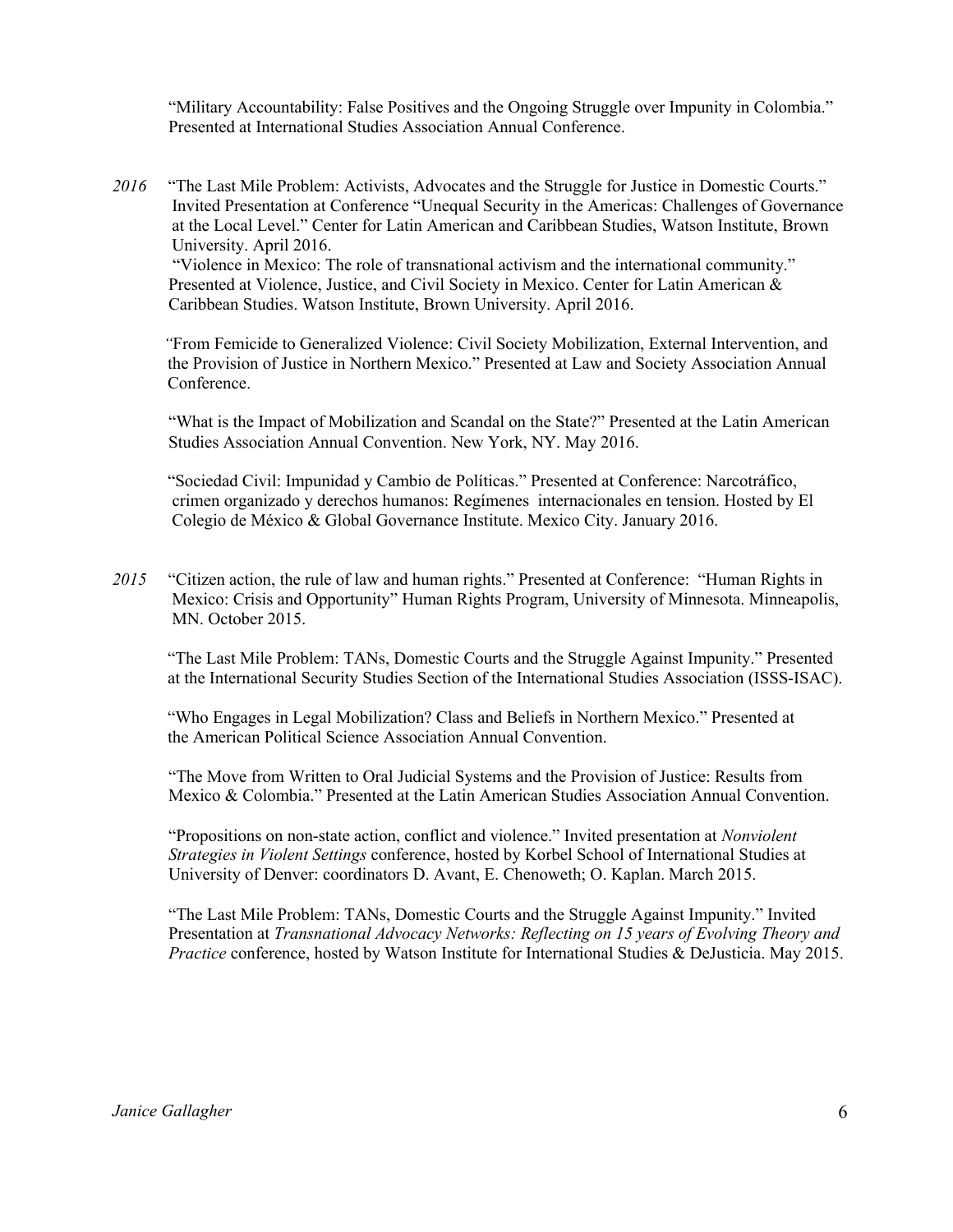## **TEACHING**

#### *Rutgers-University Newark*

Undergraduate, Department of Political Science

- o Latin American Politics. (2017, 2018, 2019, 2021, 2022)
- o Introduction to Comparative Politics (2018, 2019)
- o Theory & Practice of Human Rights (2017)
- o Violence and Human Rights in Latin America (2017)
- o Social Movements and Struggles for Justice (2016)

Graduate Classes:

- o Theoretical & Methodological Approaches to Political Science (2019, 2022)
- o Social Movements (2018, 2019)
- o Human Rights (2021)
- o Dissertation Prospectus Development (2020, 2021, 2022)
- o MA Political Science Capstone (2020, 2021, 2022)

#### *Brown University*

Undergraduate Senior Seminar

- o Violence and Human Rights in Latin America. Department of International Relations, (2016)
- o Social Movements and Struggles for Justice. Department of Political Science, (2015)

#### *Cornell University*

Undergraduate, First Year Writing Seminar

o "Power and Politics: Theory and Practice of Human Rights." First Year Writing Seminar, Government Department (2014)*.*

Teaching Assistant for Undergraduate Classes

- o Comparative Politics of Latin America. Teaching Assistant for Professor Gustavo Flores-Macias, Cornell University*.* Ran weekly discussion sections (in English); also taught addon section (in Spanish) about current events and politics in Latin America (2010).
- o Introduction to Comparative Politics. Head Teaching Assistant to Professor Kenneth Roberts (2010).
- o "Introduction to Peace and Conflict Studies." Teaching Assistant to Professor Sarah Kreps (2009).

### **ADVISING**

Dissertation Committee Chair, Ana Sandoval. "Bargaining with Surveillance." Global Urban Studies. Rutgers-Newark

Dissertation Committee Chair, Kristina Micu. "What's Faith Got to Do it? An Analysis of Faith in the Context of Church Multiplication in the Philippines and United States." Global Urban Studies. Rutgers-Newark.

Dissertation Committee Member, Sajedeh Goudarzi. "This State or That State?" Global Urban Studies. Rutgers-Newark.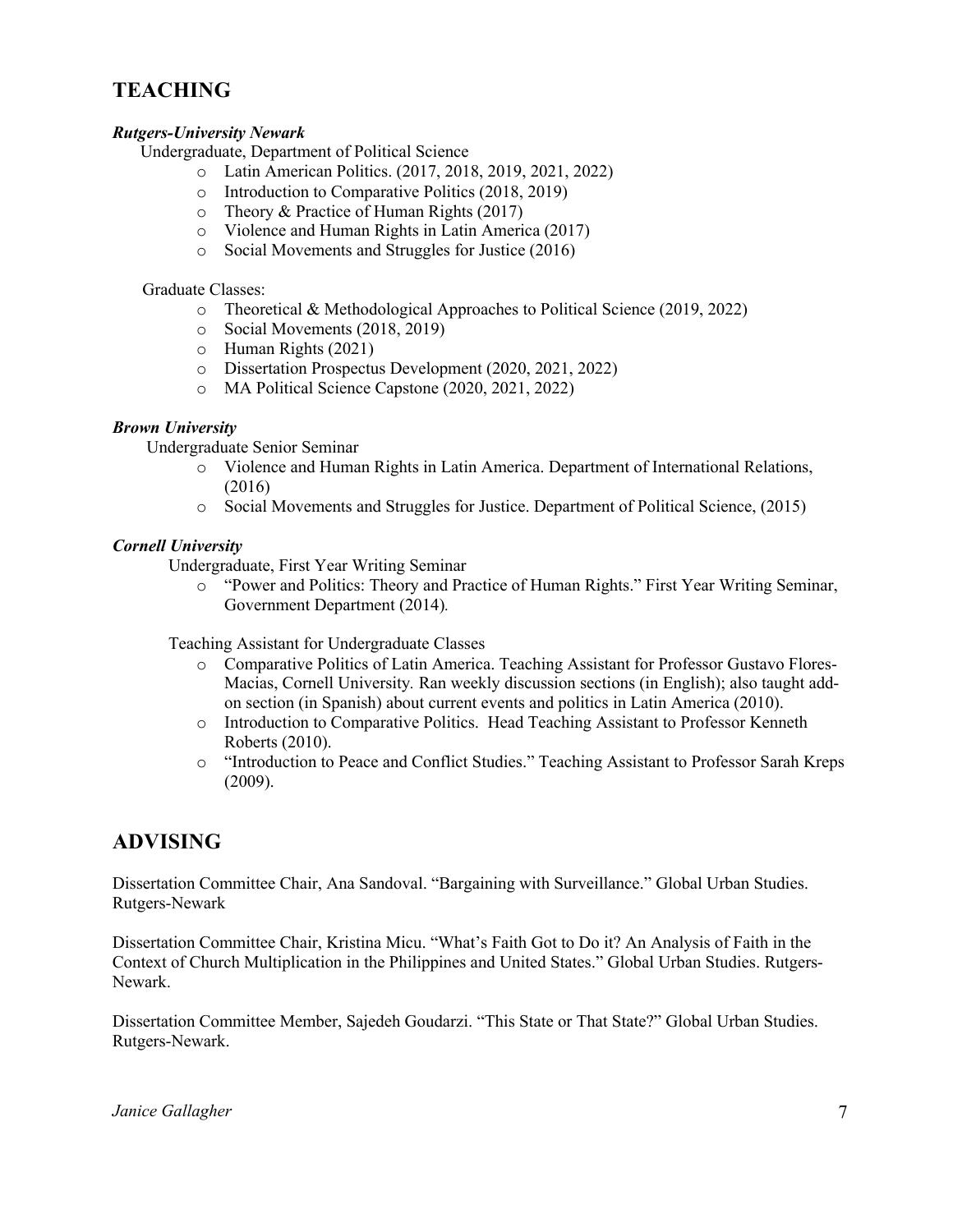Dissertation Committee Member, Adam Straub. "Housing Politics in Crisis: The Uneven Emergence of Housing Justice Activism in Newark, Jersey City and New York City." Global Urban Studies. Rutgers-Newark.

Dissertation Committee Member, Tugba Altin. "The Intangible Face of Climate Change: Understanding the role of Place Attachment in Post-Trauma Climate Adaptation Processes." University of Calgary.

Dissertation Committee Chair, Jennifer Natoli. "Island of Vulnerability: Compounding Crises and the Social Production of Disaster in Puerto Rico." Department of Global Affairs, Rutgers-Newark. (Withdrawn).

Dissertation Committee Member, Moses Kofi Yahaya. "The Bui Hydropower Project: Meeting Ghana's Energy Needs with China's Help." Department of Global Affairs, Rutgers-Newark.

Master's Thesis Committee Member, Omara Rabindranath Ortega Godínez. "Acceso a la justicia y abogados activistas." FLACSO, México, Human Rights Program.

Master's Thesis Committee Member, Atala del Rocio Chavez y Arredondo. "Experiencias de búsqueda de personas desaparecidas en Miguel Alemán, Tamaulipas: Colectivo 2 1de mayo." Universidad Autónoma Metropolitana, Mexico, Social Psychology: Groups & Institutions.

First Reader, Undergraduate Honors Thesis, Danielle Seymour. "Australia's Logic of Strategy and International Alliances." Political Science, Rutgers-Newark, 2019.

Independent Study Supervisor, Anthony Ghaly. "Comparative Study of Genocide: Examining Anti-Elitist Sentiment as a Motivate for Violence." Political Science, Rutgers-Newark, 2019.

First Reader, Undergraduate Honors Thesis, Leila Sarmiento. "International Response to Humanitarian Crises: A Comparative Case Study Analysis of Nigeria and Venezuela." Political Science, Rutgers-Newark, 2018.

Master's Thesis Committee Member, Christian Hess. "Cambodia Genocide: The Causes and Consequences of Failures of the International Community." Political Science, Rutgers University-Newark, 2018.

Senior Thesis Reader, Paula Martinez Gutierrez, "Explaining Variations in Drug War Violence: Policy-Synergy in China and Mexico." International Relations, Brown University, 2017.

Outside Reader, MA Thesis, Laura Weiss. "Articulating Nongovernmental Organization Responses to the Militarized Drug War and Ayotzinapa." Latin American and Caribbean Studies, NYU Graduate School of Arts & Sciences, 2017.

Senior Thesis Reader, Marina Gattás do Nascimento, "International Systems and Sovereignty: Military Legacies in the Context of the Inter-American Court of Human Rights." Political Science, Brown University, 2015.

Senior Thesis Reader: Yelena Bidé, "Chilean Student Protests and Political Change." International Relations, Brown University, 2015.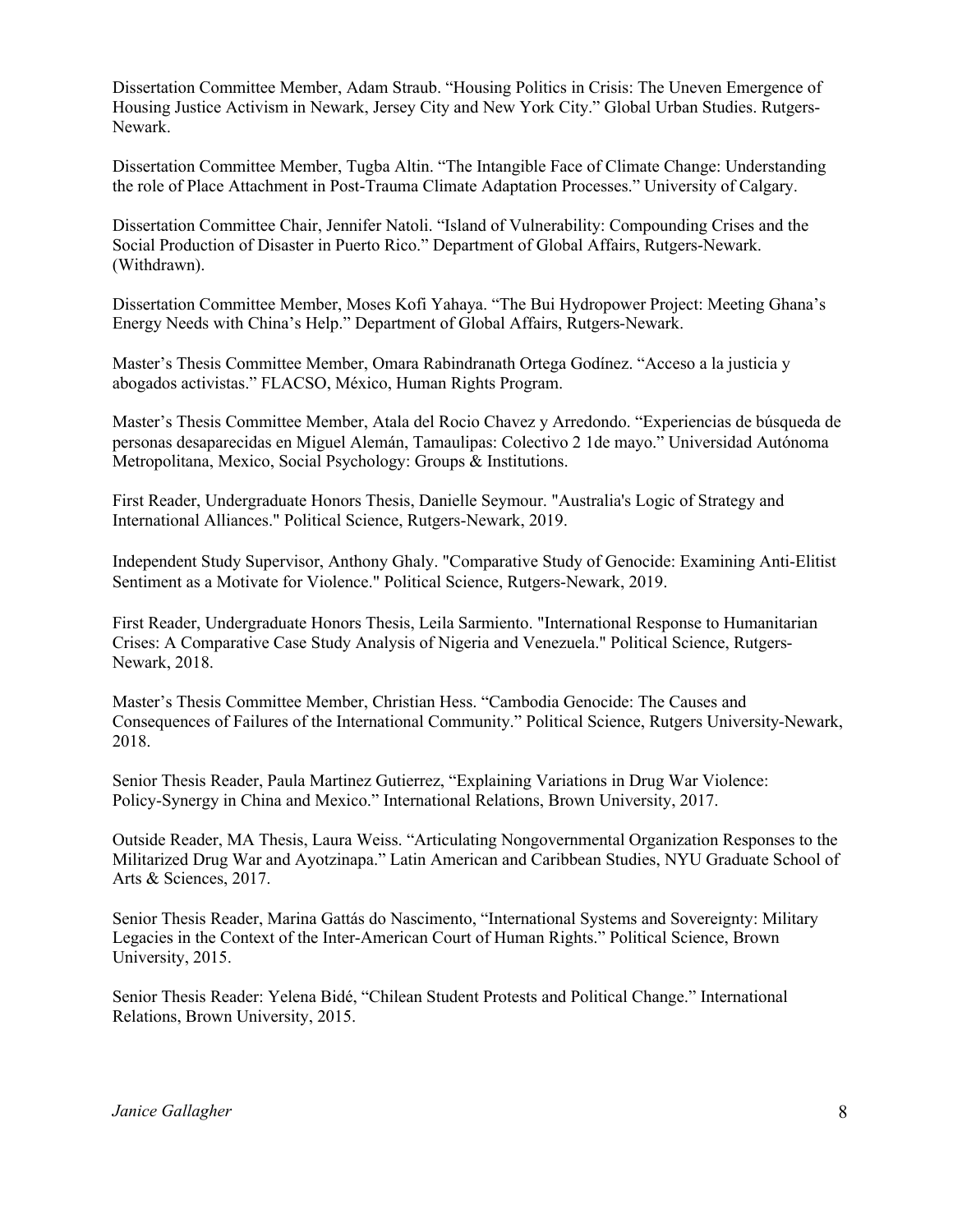## **MEMBERSHIPS & SERVICE**

| 2021-2022        | Expert Witness, Ayotzinapa asylum case                                         |
|------------------|--------------------------------------------------------------------------------|
| 2022             | Report reviewer, National Academies of Sciences, Engineering, and              |
|                  | Medicine's Committee on Law and Justice (CLAJ) project                         |
| $2017$ – Present | Advisory member, Stop Arms to Mexico Advisory Committee                        |
| $2015$ - present | Member, International Research Collaborative: Law and Society Association.     |
|                  | "Courts and Women's Rights: New Frontiers in Legal Research in Latin America." |
| $2009$ - present | Member, American Political Science Association.                                |
| $2010$ – present | Member, Latin American Studies Association.                                    |
| $2010$ – Present | Member, Law and Society Association.                                           |
| 2008 - 2014      | Board Member, Committee on US - Latin America Relations (CUSLAR).              |
| 2007 - 2010      | National Board Member, Fellowship of Reconciliation.                           |

## **GRANTS**

PI: Initiative for Multidisciplinary Research Teams (IMRT) Award (2017-ongoing). "Human Rights Under Attack: The Promise, Problems and Possibilities of Law in the Americas." Grant for research in Newark,

NJ; Medellín, Colombia and Santiago, Chile. *Phase 1: \$54,533 Phase II: \$59,050.* Co-PI Dr. Jorge Contesse.

Co-PI with Dr. Lisa Hilbink (PI): Human rights Initiative Research Fund at the University of Minnesota (2017-2018). "Equal Rights & Unequal Remedies: Understanding Citizen Perceptions of and Engagement with the Judicial System." Seed grant for research in Colombia & Chile. \$*48,441.70.*

Supervisor, Undergraduate Summer Research Fellowship (2017, 2019).

- "Political Psychology & the Study of Genocide." Grant for summer undergraduate student research *\$3,200.*
- "Youth's Perception of Justice: Growing Up Between War and Peace." Grant for undergraduate student to conduct research with me in Colombia. *\$3,200.*

Supervisor, Undergraduate Teaching and Research Award (2015). Funded two full-time research assistants for data collection in Mexico. Brown University. *\$4,500*

Inter-American Foundation Grassroots Development Fellowship (2013).Funded dissertation research in Colombia and Mexico.

National Science Foundation Law and Social Science Doctoral Dissertation Research Improvement Grant (2012). Funded dissertation research in Colombia and Mexico.

Fulbright/Garcia Robles Scholarship (2011). Funded dissertation research in Mexico.

Social Science Research Council Dissertation Proposal Development Fellowship (2010). Grant for summer research and intensive dissertation proposal development workshops.

Tinker Grant - Latin American Studies Program (2010). Funded summer research in Colombia.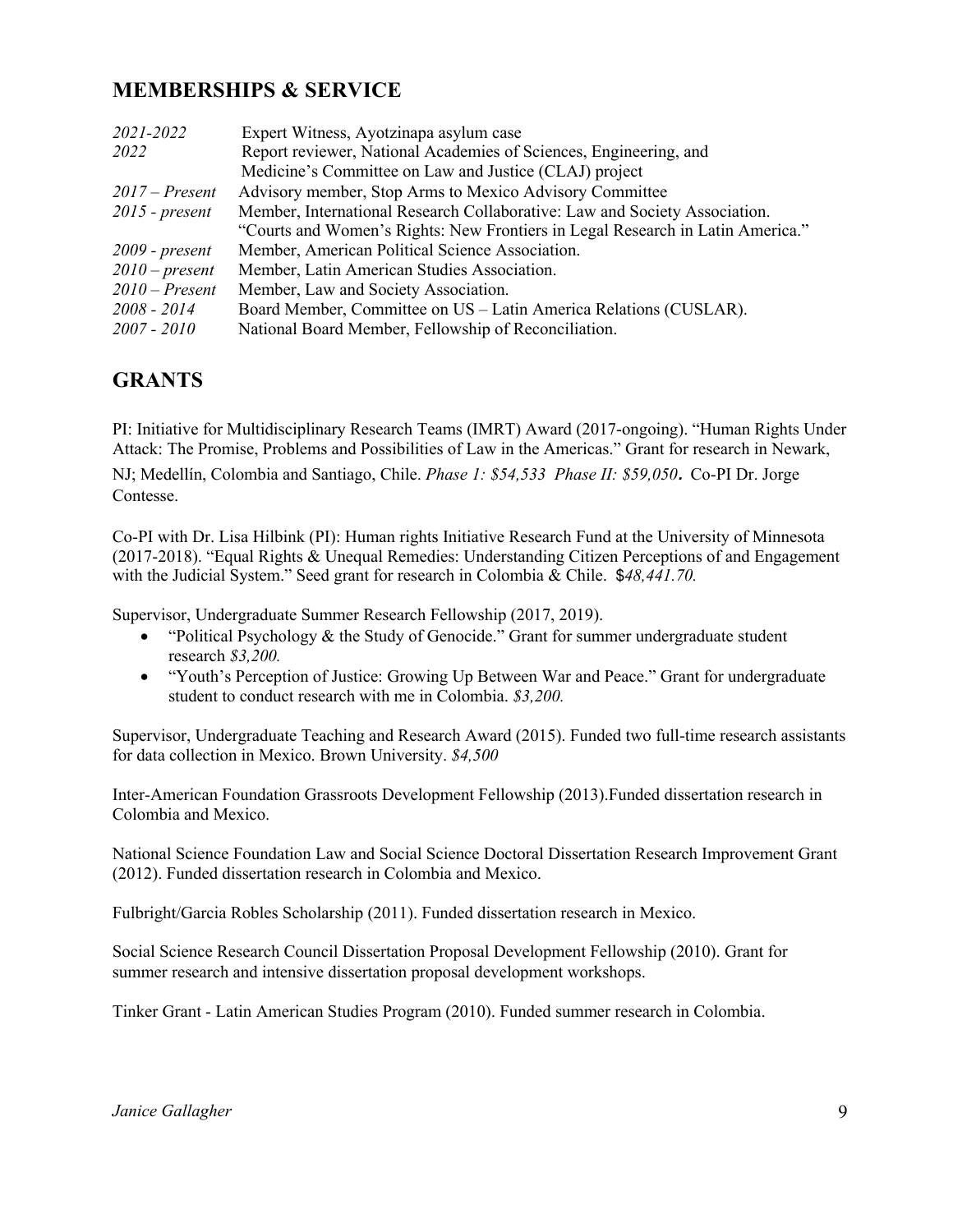## **INSTITUTIONAL AFFILIATIONS**

| 2021-2022 | Visiting Democracy Fellow, Ash Center for Democratic Governance and Innovation,    |
|-----------|------------------------------------------------------------------------------------|
|           | Harvard University                                                                 |
| 2019      | Visiting Scholar, ITESO, Summer 2019. Guadalajara, Mexico.                         |
| 2011-2012 | Visiting Scholar, CIDE, Centro de Investigación y Docencia Económicas, Mexico City |
| 2012      | Affiliated Researcher, CINEP, Center for Popular Education, Bogotá, Colombia       |

*Referee for: Comparative Political Studies, Comparative Politics, World Politics, Law and Social Inquiry, Latin American Research Review, National Science Foundation, American Political Science Review, International Studies Quarterly*

## **AWARDS & HONORS**

- *2014 Teaching Award:* The Spencer Prize: Recognizes excellence in collaboration between a graduate instructor of a First-Year Writing Seminar and a student leading to a finished essay. Cornell University.
- *2014 Teaching Award:* Information Literary Assignment Sequence Prize: Recognizes the best sequence of assignments promoting student research and information literacy in a First-Year Writing Seminar. Cornell University.
- *2012* The George Kahin Prize: for the dissertation research in the areas of international relations and foreign policy studies judged to hold the greatest promise as a contribution to the discipline. Department of Government, Cornell University.

## **ADDITIONAL TRAINING**

**Knight Institute for Writing in the Disciplines, Cornell University** (Fall 2012) Training in teaching of writing and first-year seminars.

**Institute for Qualitative and Multi-Method Research** (Summer 2010) Intensive methods training, including discourse and content analysis, process tracing and ethnography.